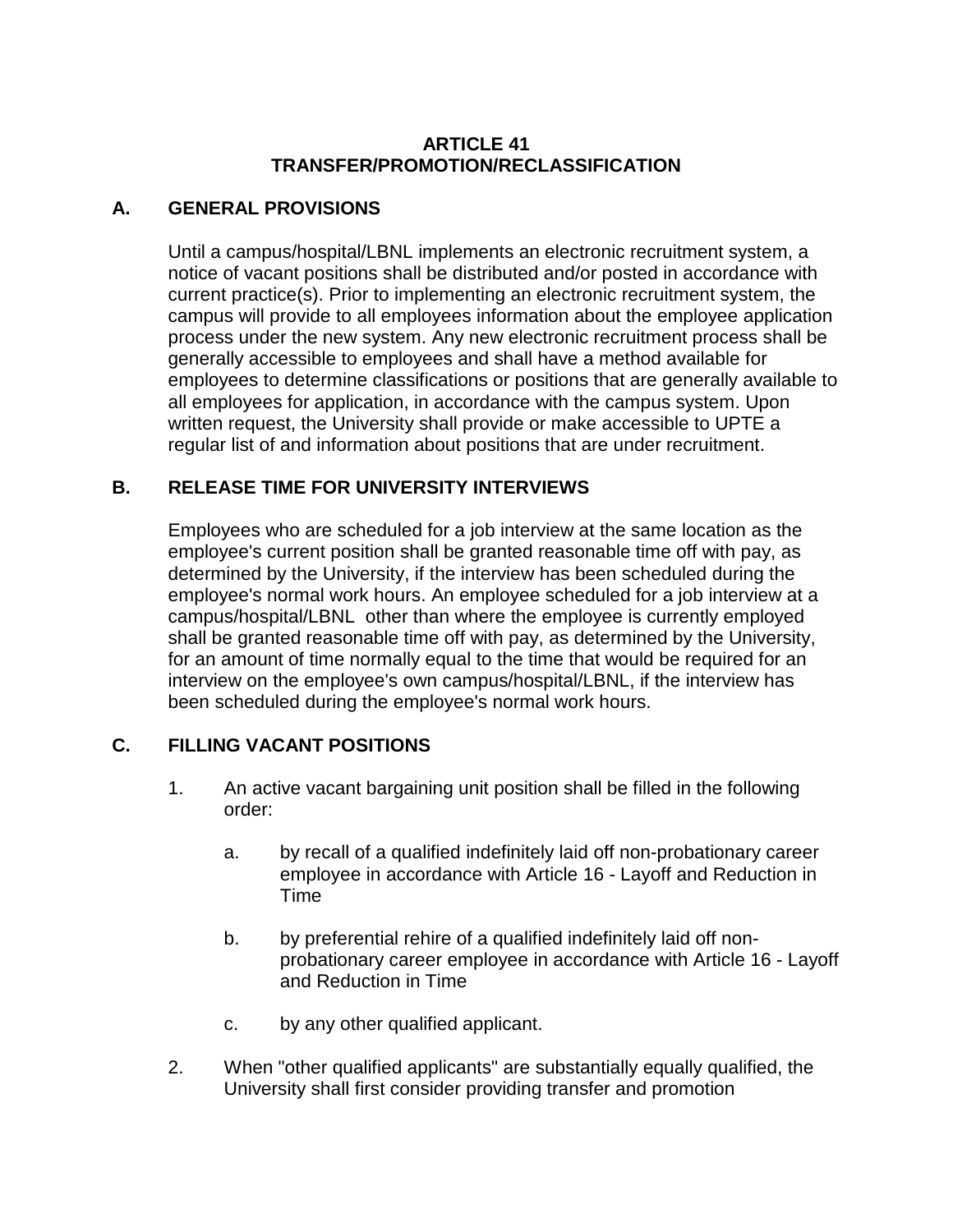opportunities to qualified career employee applicants, including considering their work performance history and experience.

3. In those instances where the University is considering the employment qualifications of individuals available for reasonable accommodation or reemployment following medical separation, the provisions of Section C.1. need not apply.

## **D. EMPLOYEE TRANSFERS/PROMOTIONS**

- 1. In considering an employee for transfer and promotion, the University shall consider the employee's University work performance and experience.
- 2. Upon promotion, an employee shall be compensated at a rate at least equivalent to the minimum of the salary range of the new class. In addition, the University at its sole discretion may determine that the employee should receive an increase to greater than the minimum of the salary range of the new class. The University may exercise this sole discretion on a location-by-location basis and on a promotion-bypromotion basis and on a non-precedential basis. In those instances where such discretion is exercised the resultant individual rate of pay shall not exceed the maximum of the position salary range.
- 3. Upon upward reclassification, an employee shall be granted at least a salary increase to the minimum of the salary range of the new class, with at least a four percent (4%) increase, provided that the new rate does not exceed the maximum of the new class.
- 4. In accordance with campus/hospital/LBNL practice, the University shall inform employees of career development and/or training programs which might assist them with transfers and/or promotions.
- 5. An eligible employee who has been laid off and is rehired at another University location within the employee's period of recall will be eligible for the following, only if the employee is eligible for recall, as a result of no break in service:
	- a. reinstatement of all sick leave accumulated from prior service,
	- b. reinstatement of vacation accrual rate.
	- c. calculation of University service based on full-time equivalent months (or hours) of University service, and
	- d. buy-back of UCRS service credit according to the University Benefit Regulations.